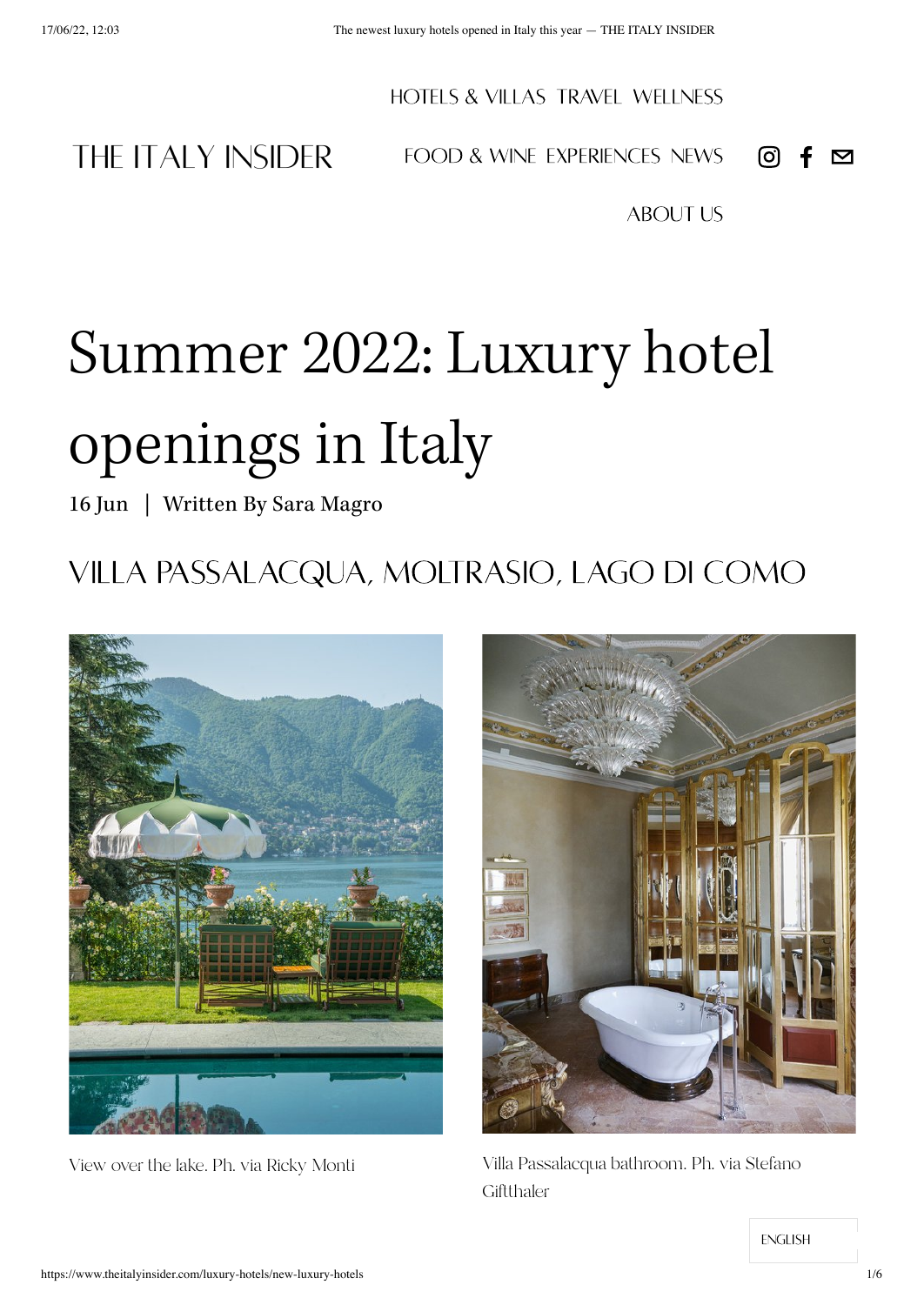#### 17/06/22, 12:03 The newest luxury hotels opened in Italy this year — THE ITALY INSIDER

On the contrary to what many think, Vincenzo Bellini did not compose La Norma in his Sicily in 1829, instead he composed it in a villa in Moltrasio on Lake Como. Built towards the end of the eighteenth century, it was Andrea Lucini Passalacqua's dream to create one of the largest and most sumptuous residences in the area. And so it has been and will continue with the new project by Paolo, Antonella and Valentina De Santis, owners of the Grand Hotel Tremezzo, who have converted this palace into a new five star hotel. Each space has been meticulously restored and recovered; by each space we don't only mean the stuccoes and frescoes but also the hidden tunnels and the centenary beams. It opened on June 3rd as hotel with 24 suites spread between the main villa, the old stables and the house by the lake. Immerse yourself in a park that slopes down to the lake with terraced gardens, an ancient orchard, the olive grove that shades the outdoor gym and a lake view pool with umbrellas and accessories signed La Double J.

Address: Via Regina, 28, Moltrasio, Lago di Como **WEBSITE** 

## 7Pines Resort, baja Sardegna, costa smeralda



The 7Pines Resort Sardinia Destination is due to open on the 16th July by Hyatt in Baja Sardinia. The new five-star hotel is immersed in a promontory of 15 hectares of Mediterranean scrub overlooking the sea, a few minutes from the Costa Smeralda and in front of La Maddalena islands. Its features a private beach and four secluded coves exposed to the sun all day long (in fact, very ideal for watching the sunset). In the shared areas of the hotel, as well as in the 76 rooms and suites, the Sardinian imprint is the protagonist everywhere: in the architecture, in the atmosphere and in the style, from the choice of materials such as granite and white marble from Orosei, to the handcrafted ceramics and Samugheo fabrics. Even in the kitchen, pnonty is given to local ingredients and traditional recipes, according to the idea of su $_{\rm ENGLISH}$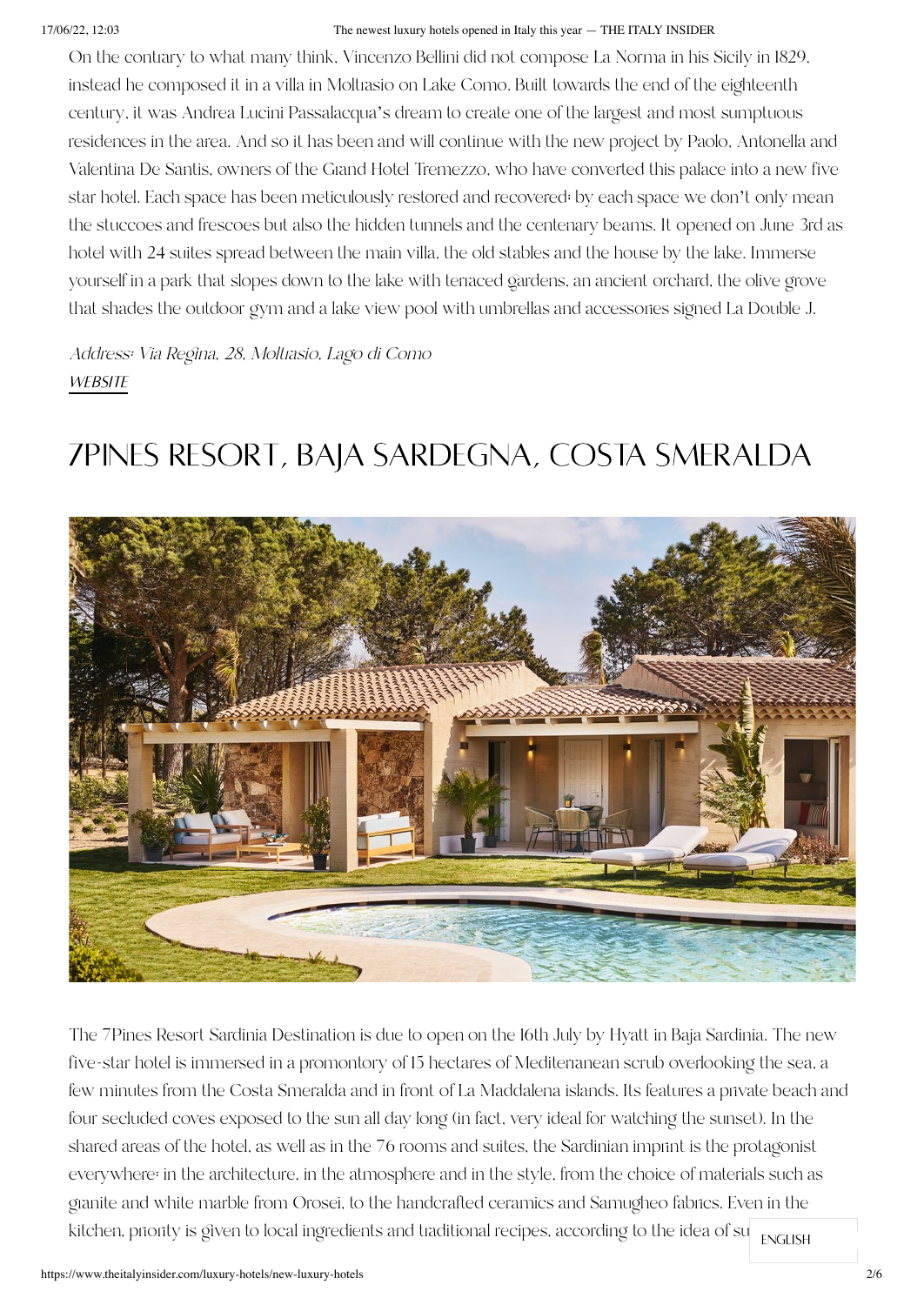#### 17/06/22, 12:03 The newest luxury hotels opened in Italy this year — THE ITALY INSIDER

brought by the chef Pasquale D'Ambrosio from Campania. While at the Cone Club on the beach (also reachable by sea from a private dock) the chef Tohru Nakamura, two Michelin starred chef from Munich, devotes himself to more international dishes, to be shared and paired with cocktails signed by mixologist Philip Bischoff from Bangkok.

Address: Località Mucchi Bianchi, 07021 Baja Sardinia **WEBSITE** 

#### Vista Palazzo, Verona



Vista, Verona

If you have already bought a ticket for the Opera Festival at the Arena but you have not yet booked your suite, we can only recommend this five-star luxury hotel inaugurated on May 8th. Part of the Lario Hotels group, which has been operating in the hospitality sector for more than a century, Vista is situated in the center of one of the most romantic cities in Europe, five minutes from Romeo and Juliette's balcony and Piazza delle Erbe. It houses 16 eclectic style suites with pieces of historical design, contemporary furnishings by master craftsmen, Italian fabrics and a panoramic terrace that overlooks into the distance to the vineyards of Valpolicella (also open to external guests for an aperitif or all day, express dining)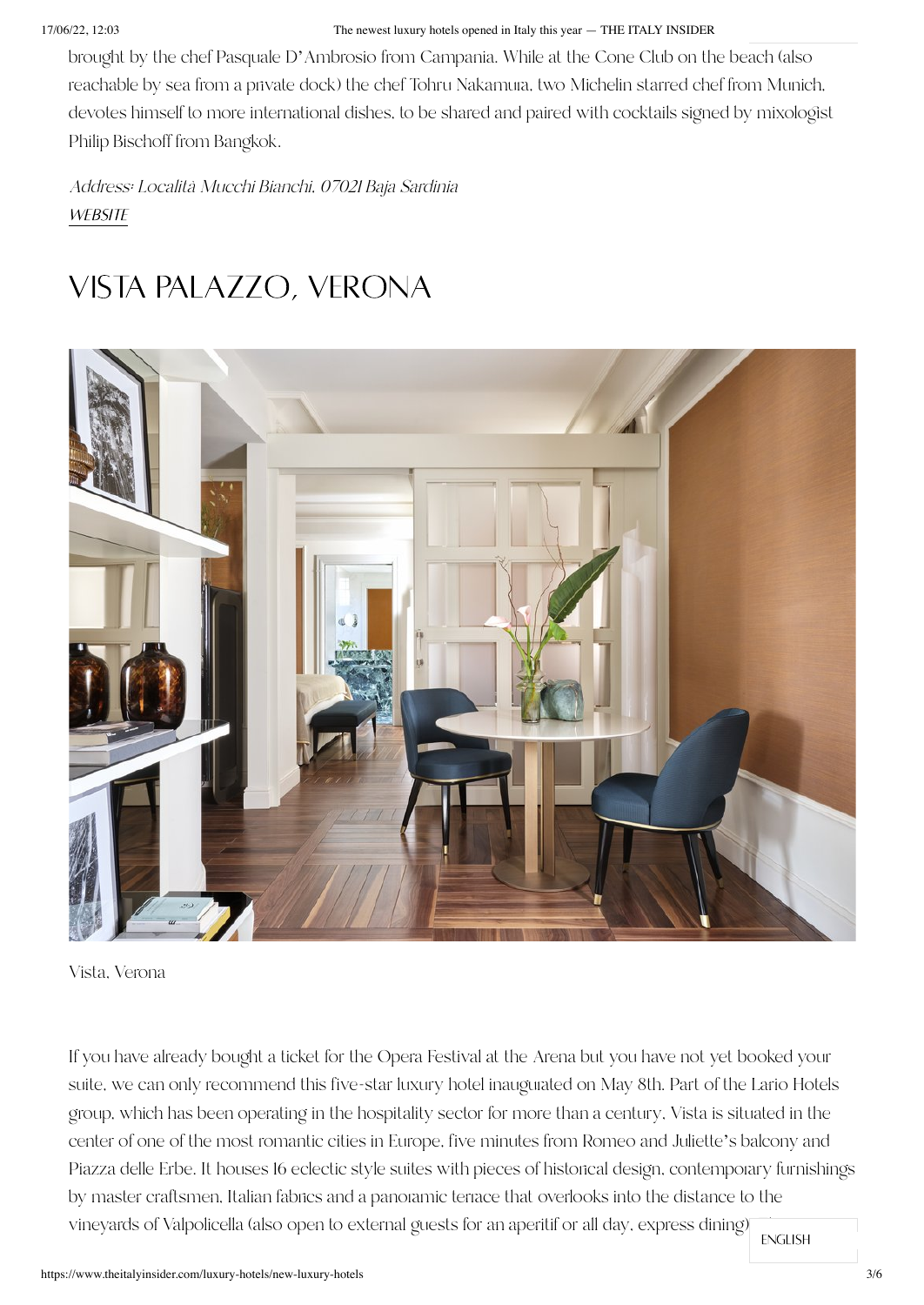#### 17/06/22, 12:03 The newest luxury hotels opened in Italy this year — THE ITALY INSIDER

Sottovoce restaurant is also open to the public, with a revisited Italian menu, and a small winery that pays homage to Verona as the international capital of wine. It is the only hotel in town with an indoor pool and a spa suite with a Turkish bath, emotional shower and a private sauna.

Address: Corticella Leoni, 3, Verona **WEBSITE** 

### Il Salviatino, Fiesole



A room at Il Salviatino

A sumptuous Renaissance country villa immersed in a centuries-old park on the Florentine hills. Born as a villa to then become seat of the Stanford University until 1973 and then, the hotel reopened on the 26th May with a new project signed by Tearose, the agency Milanese of events that first introduced flower design into our culture. The monumental staircase, the ancient library, the frescoed ballroom, the kitchens and the 8-meter-high vaulted bar have all been restored with a contemporary guise. The Tearose style combines classic and contemporary, botanical touch and great architecture, haute cuisine and healthy food. The forty rooms are scattered between the villa and the ancient lemon houses, some with a private garden. All differ in size (from 30 to 165 square meters) and character, they have floors in oak parquet and Tuscan marble, emotional showers and a powerful Internet connection, quite rare in the Tuscan countryside.